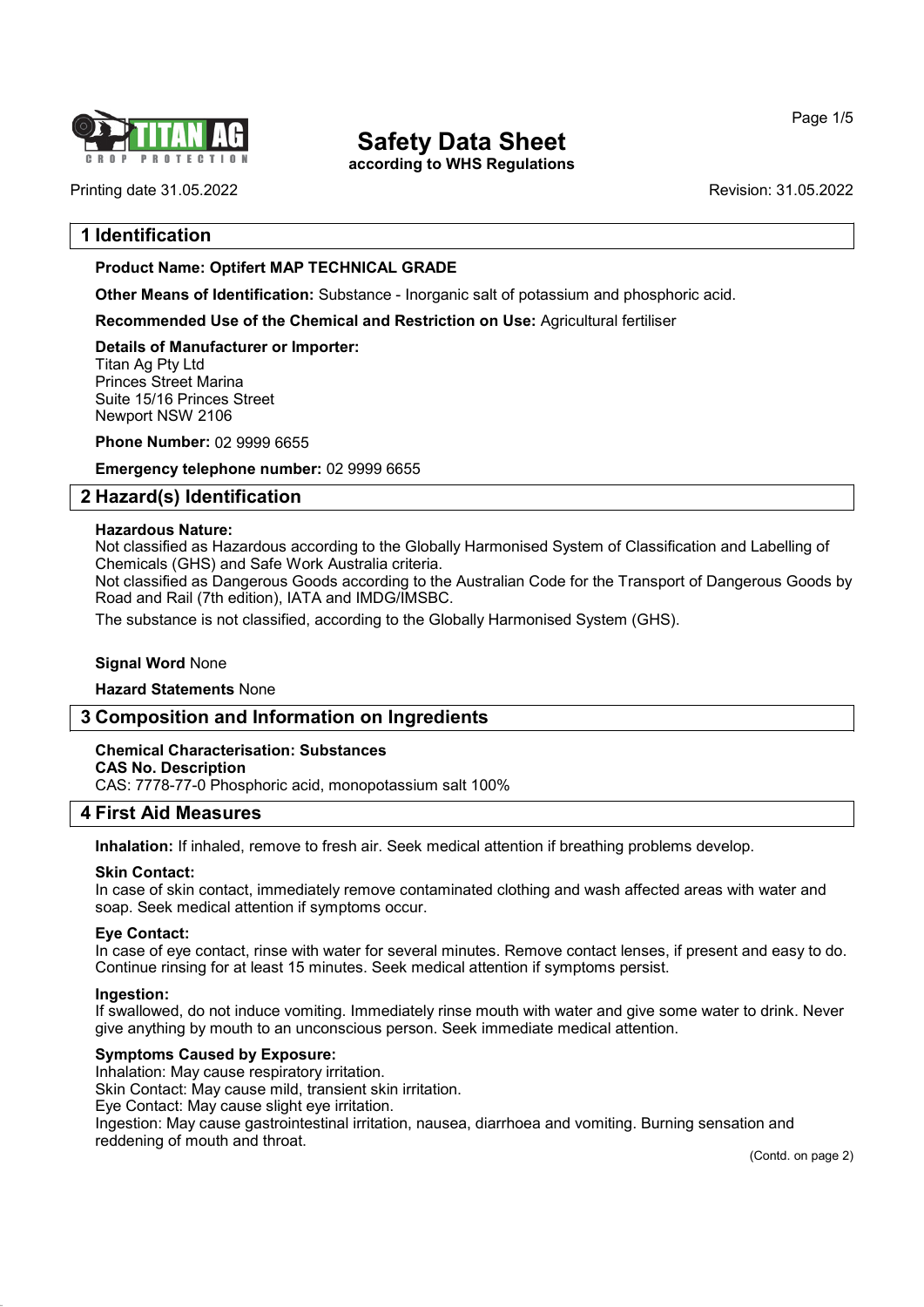according to WHS Regulations

Printing date 31.05.2022 **Revision: 31.05.2022** 

# Product Name: Optifert MAP TECHNICAL GRADE

(Contd. of page 1)

# 5 Fire Fighting Measures

Suitable Extinguishing Media: Use fire extinguishing methods suitable to surrounding conditions.

#### Specific Hazards Arising from the Chemical:

Hazardous combustion products include oxides of phosphorus and other phosphorus compounds. Product is non-combustible.

Containers close to fire should be removed only if safe to do so. Use water spray to cool fire exposed containers.

Minimise run-off from fire fighting entering drains or water courses.

#### Special Protective Equipment and Precautions for Fire Fighters:

When fighting a major fire wear self-contained breathing apparatus and protective equipment.

### 6 Accidental Release Measures

#### Personal Precautions, Protective Equipment and Emergency Procedures:

Wear approved P1 dust/particulate filter respirator and full protective clothing. Evacuate all non-essential personnel from affected area. Do not breathe dust. Ensure adequate ventilation. Avoid generating dust.

#### Environmental Precautions:

In the event of a major spill, prevent spillage from entering drains or water courses.

#### Methods and Materials for Containment and Cleaning Up:

Stop leak if safe to do so and sweep granules into a pile, collect the spilled material and place into a suitable container for disposal. Avoid generating dust. Provide adequate ventilation. Consider vacuuming if appropriate.

# 7 Handling and Storage

#### Precautions for Safe Handling:

Use of safe work practices are recommended to avoid eye or skin contact and inhalation of dust. Food, beverages and tobacco products should not be stored or consumed where this material is in use. Always wash hands before smoking, eating, drinking or using the toilet. Wash contaminated clothing and other protective equipment before storage or re-use. Provide eyewash fountains and safety showers in close proximity to points of potential exposure.

#### Conditions for Safe Storage:

Store in a cool, dry and well ventilated area. Keep container dry and tightly closed when not in use. Inspect regularly for damage or leaks. Keep away from bases, zinc, tin, aluminium and their alloys. Protect from moisture.

### 8 Exposure Controls and Personal Protection

### Exposure Standards:

Nuisance dust: TWA - 10 mg/m $3$  (total dust) TWA -  $2 \text{ mg/m}^3$  (inspirable dust)

#### Engineering Controls:

Ensure adequate ventilation of the working area, keeping airborne concentrations below occupational exposure standards.

#### Respiratory Protection:

Use an approved P1 dust respirator under conditions where exposure to the substance is apparent (e.g. generation of high concentrations of dust, inadequate ventilation, development of respiratory tract irritation) and engineering controls are not feasible. See Australian Standards AS/NZS 1715 and 1716 for more information.

#### Skin Protection:

54.0

Elbow length PVC gloves are recommended. See Australian/New Zealand Standard AS/NZS 2161 for more information.

#### Page 2/5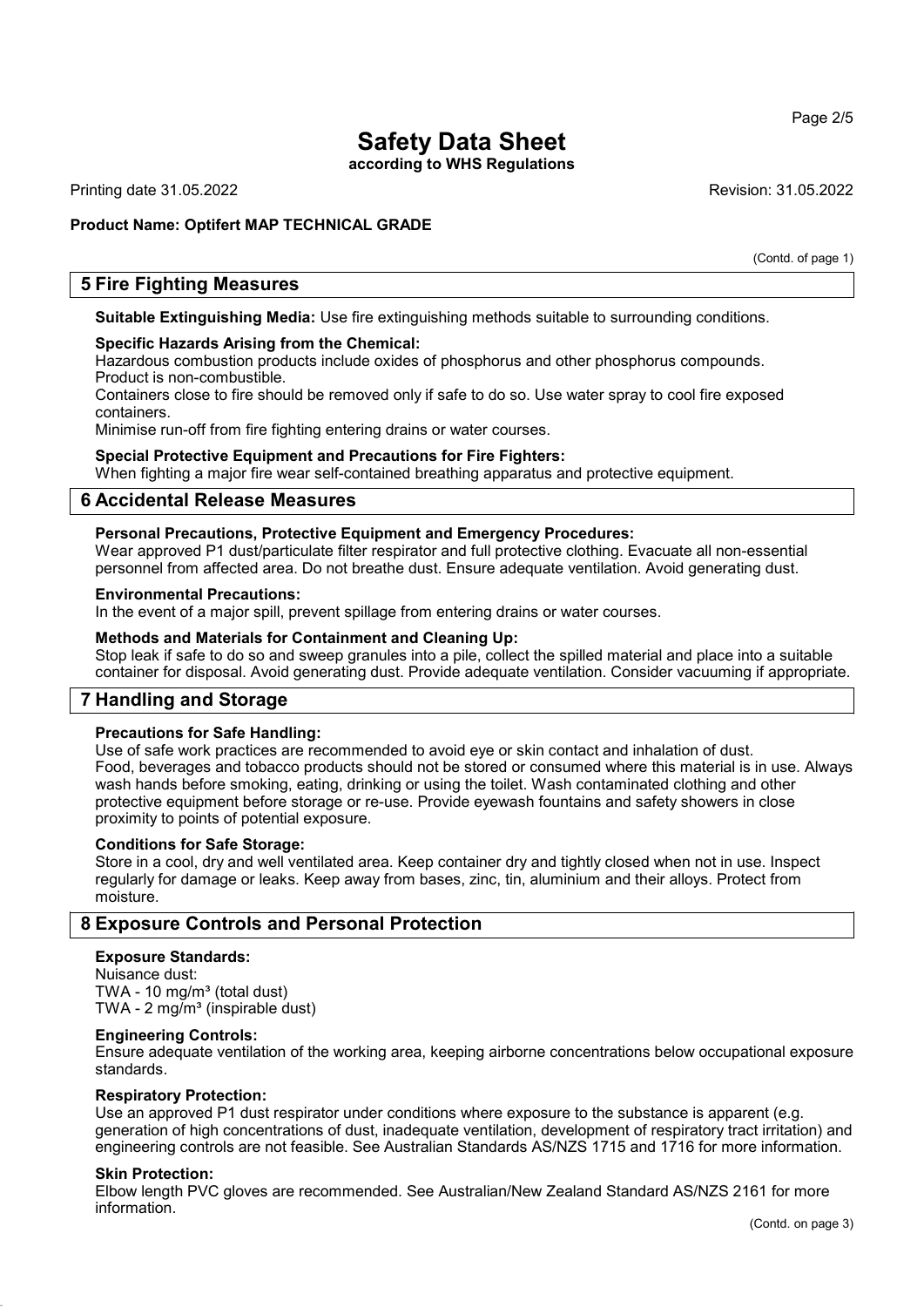Page 3/5

# Safety Data Sheet

according to WHS Regulations

Printing date 31.05.2022 **Revision: 31.05.2022** 

# Product Name: Optifert MAP TECHNICAL GRADE

(Contd. of page 2)

When selecting gloves for use against certain chemicals, the degradation resistance, permeation rate and permeation breakthrough time should be considered.

Occupational protective clothing including cotton overall buttoned to neck and wrist, safety boots, and a washable hat are recommended (depending on conditions in which it has to be used, in particular as regards the period for which it is worn, which shall be determined on the basis of the seriousness of the risk, the frequency of exposure to the risk, the characteristics of the workstation of each worker and the performance of the protective clothing). See Australian/New Zealand Standard AS/NZS 4501 for more information.

#### Eye and Face Protection:

Eye and face protectors for protection against dust. See Australian/New Zealand Standard AS/NZS 1337 for more information.

# 9 Physical and Chemical Properties

| Appearance:                                                       |                                   |
|-------------------------------------------------------------------|-----------------------------------|
| Form:                                                             | Granular or crystalline solid.    |
| Colour:                                                           | White                             |
| Odour:                                                            | <b>Odourless</b>                  |
| <b>Odour Threshold:</b>                                           | No information available          |
| pH-Value:                                                         | Expected to be moderately acidic. |
| <b>Melting point/freezing point:</b>                              | 253 °C                            |
| <b>Initial Boiling Point/Boiling Range:</b>                       | 400 °C (at 100kPa)                |
| <b>Flash Point:</b>                                               | No information available          |
| <b>Flammability:</b>                                              | Product is not flammable          |
| <b>Auto-ignition Temperature:</b>                                 | No information available          |
| <b>Decomposition Temperature:</b>                                 | No information available          |
| <b>Explosion Limits:</b>                                          |                                   |
| Lower:                                                            | No information available          |
| Upper:                                                            | No information available          |
| Vapour Pressure:                                                  | No information available          |
| <b>Density:</b>                                                   | $2.34$ g/cm <sup>3</sup>          |
| <b>Vapour Density:</b>                                            | No information available          |
| <b>Evaporation Rate:</b>                                          | No information available          |
| <b>Solubility in Water:</b>                                       | 22 g/100mL                        |
| Partition Coefficient (n-octanol/water): No information available |                                   |

# 10 Stability and Reactivity

Possibility of Hazardous Reactions: Hazardous polymerisation will not occur.

Chemical Stability: Stable at ambient temperature and under normal conditions of storage and use.

Conditions to Avoid: Exposure to moisture.

Incompatible Materials: Bases, zinc, tin, aluminium and their alloys.

Hazardous Decomposition Products: Oxides of phosphorus and other phosphorus compounds.

# 11 Toxicological Information

#### Toxicity:

54.0

#### Acute Health Effects

Inhalation: May cause respiratory irritation. Skin: May cause mild, transient skin irritation. Eye: May cause slight eye irritation.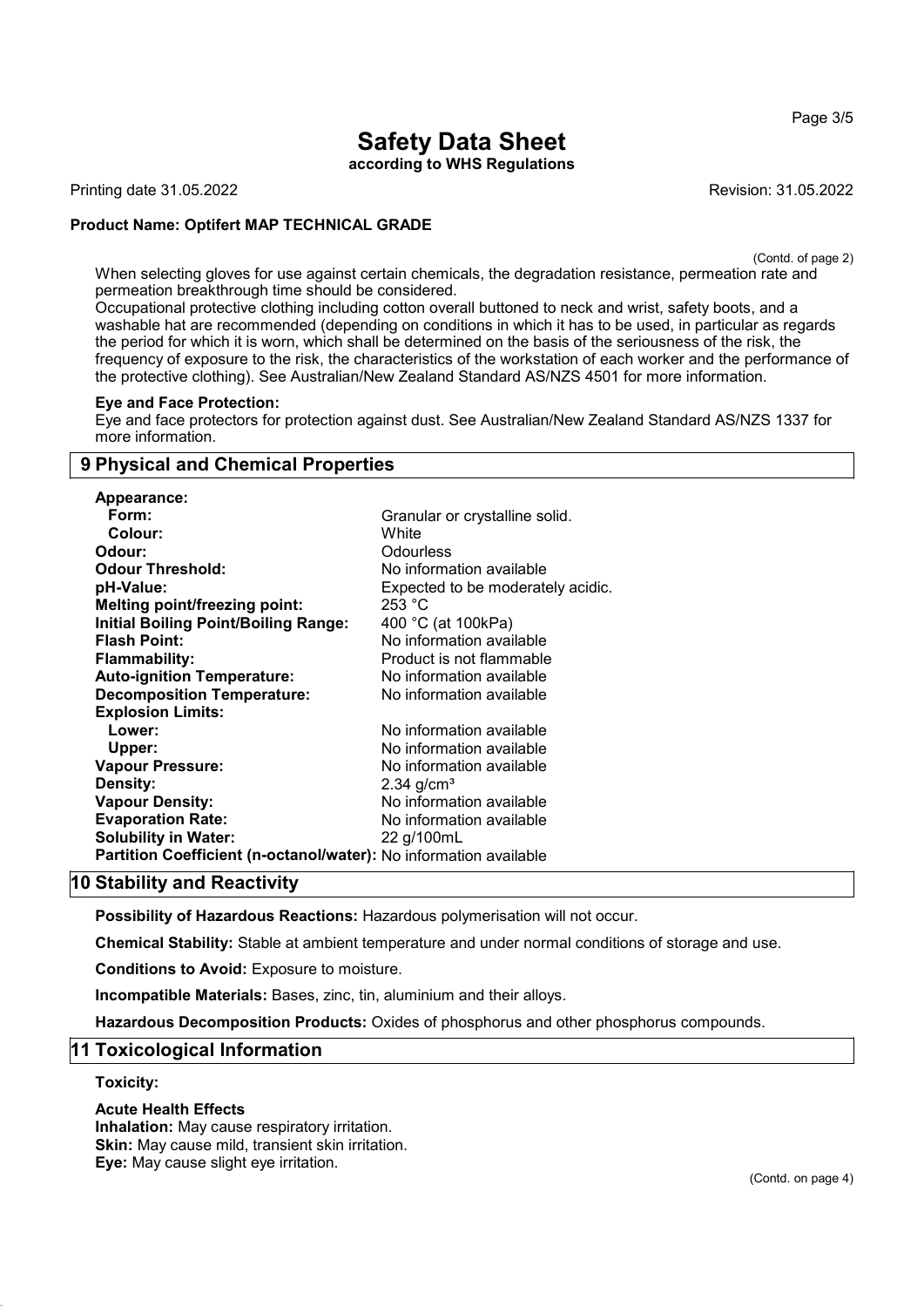according to WHS Regulations

Printing date 31.05.2022 **Revision: 31.05.2022** Revision: 31.05.2022

# Product Name: Optifert MAP TECHNICAL GRADE

(Contd. of page 3)

Ingestion: May cause gastrointestinal irritation, nausea, diarrhoea and vomiting. Burning sensation and reddening of mouth and throat.

Skin Corrosion / Irritation: Based on classification principles, the classification criteria are not met.

Serious Eye Damage / Irritation: Based on classification principles, the classification criteria are not met.

Respiratory or Skin Sensitisation: Based on classification principles, the classification criteria are not met.

Germ Cell Mutagenicity: Based on classification principles, the classification criteria are not met.

Carcinogenicity: This product does NOT contain any IARC listed chemicals.

Reproductive Toxicity: Based on classification principles, the classification criteria are not met.

Specific Target Organ Toxicity (STOT) - Single Exposure:

Based on classification principles, the classification criteria are not met.

Specific Target Organ Toxicity (STOT) - Repeated Exposure: Based on classification principles, the classification criteria are not met.

Aspiration Hazard: Based on classification principles, the classification criteria are not met.

Chronic Health Effects: No data for health effects associated with long term exposure.

Existing Conditions Aggravated by Exposure: No information available.

# 12 Ecological Information

#### Ecotoxicity:

The product is not classified as environmentally hazardous. However, this does not exclude the possibility that large or frequent spills can have a harmful or damaging effect on the environment.

Aquatic toxicity: Ecotoxicity believed to be low.

Persistence and Degradability: Not biodegradable.

Bioaccumulative Potential: No data available on finished product.

Mobility in Soil: No data available on finished product.

Other adverse effects: No further relevant information available.

# 13 Disposal Considerations

Disposal Methods and Containers: Dispose according to applicable local and state government regulations.

Special Precautions for Landfill or Incineration:

Please consult your state Land Waste Management Authority for more information.

# 14 Transport Information

54.0

| <b>UN Number</b>                    | Not regulated |
|-------------------------------------|---------------|
| <b>Proper Shipping Name</b>         | Not regulated |
| Dangerous Goods Class Not regulated |               |
| <b>Packing Group:</b>               | Not regulated |
| Marine pollutant:                   | N٥            |

(Contd. on page 5)